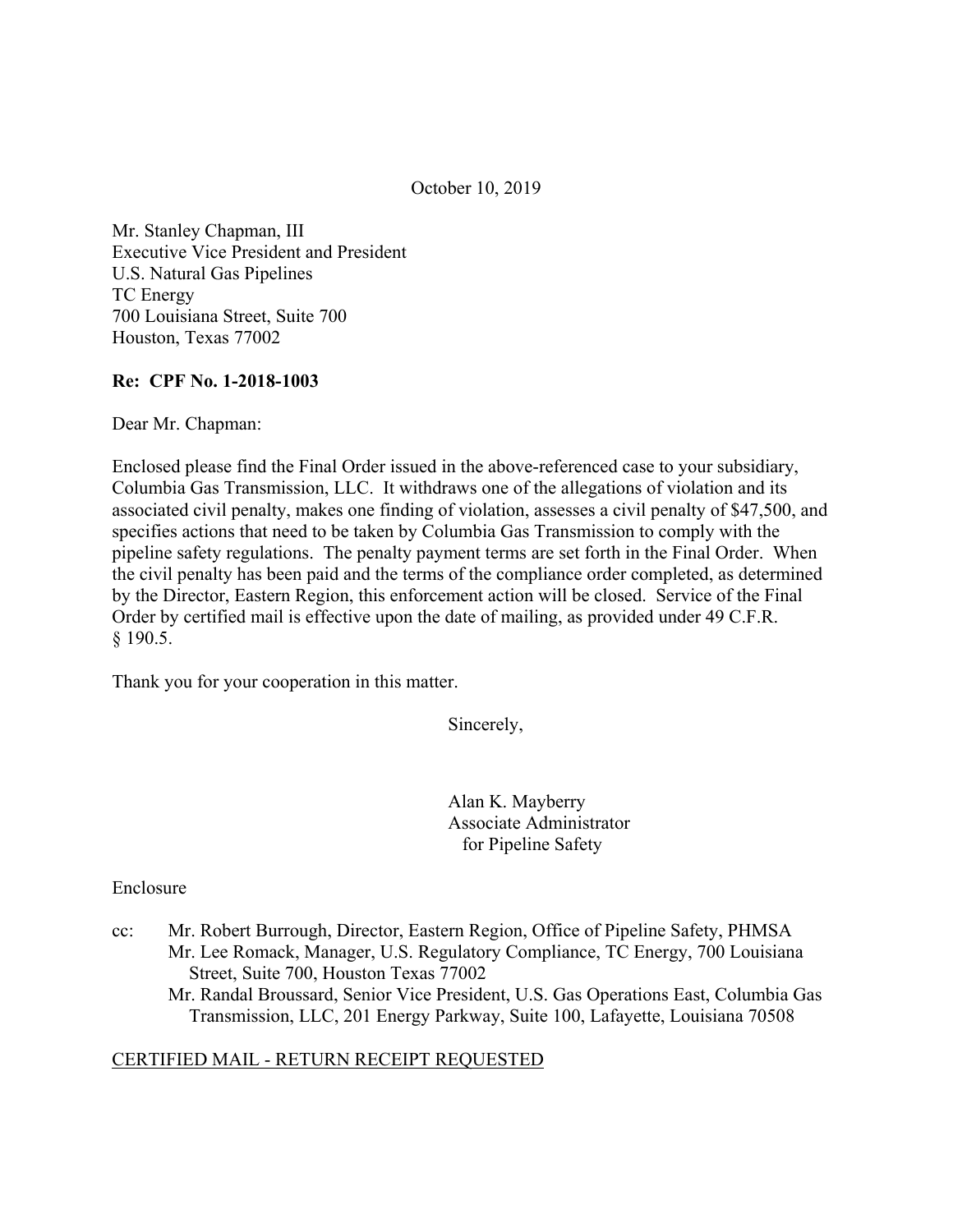## **U.S. DEPARTMENT OF TRANSPORTATION PIPELINE AND HAZARDOUS MATERIALS SAFETY ADMINISTRATION OFFICE OF PIPELINE SAFETY WASHINGTON, D.C. 20590**

**)** 

**)** 

**)** 

**In the Matter of )** 

**Columbia Gas Transmission, LLC, ) CPF No. 1-2018-1003 a subsidiary of TC Energy, )** 

**\_\_\_\_\_\_\_\_\_\_\_\_\_\_\_\_\_\_\_\_\_\_\_\_\_\_\_\_\_\_\_\_\_\_\_\_\_\_** 

 $\overline{\phantom{a}}$ 

**Respondent. )** 

<u>.</u>

### **FINAL ORDER**

From May 2 through May 20, 2016, pursuant to 49 U.S.C. § 60117, a representative of the Public Utilities Commission of Ohio (PUCO), as agent for the Pipeline and Hazardous Materials Safety Administration (PHMSA), Office of Pipeline Safety (OPS), conducted an on-site pipeline-safety inspection of the facilities and records of Columbia Gas Transmission, LLC (CGT or Respondent) in Ohio. CGT, a subsidiary of TC Energy, operates approximately 12,000 miles of pipelines and 37 gas storage fields in four states.<sup>1</sup>

As a result of the inspection, the Director, Eastern Region, OPS (Director), issued to Respondent, by letter dated January 18, 2018, a Notice of Probable Violation, Proposed Civil Penalty and Proposed Compliance Order (Notice). In accordance with 49 C.F.R. § 190.207, the Notice proposed finding that CGT had committed two violations of 49 C.F.R. Part 192 and proposed assessing a civil penalty of \$115,100 for the alleged violations. The Notice also proposed that Respondent be required to take certain measures to correct the alleged violations.

TC Energy, on behalf of CGT, responded to the Notice by letter dated February 27, 2018 (Response). $^2$  The company contested both allegations of violation and requested an informal meeting, or, alternatively, a hearing. Subsequently, in March 2018, Respondent met with the Director to discuss the Notice and, by letter dated September 27, 2018, withdrew its request for a hearing and thereby authorized the entry of this Final Order without further notice.

#### **FINDING OF VIOLATION**

The Notice alleged that Respondent violated 49 C.F.R. Part 192, as follows:

<sup>&</sup>lt;sup>1</sup> See, TC Energy website, *available at* <https://www.tcenergy.com/operations/natural-gas/columbia-gas>transmission/ (last accessed October 3, 2019).

 2 In May 2019, TransCanada Corporation changed its name to TC Energy. *See*, TC Energy website, *available at*  [https://www.tcenergy.com/TC-Energy/](https://www.tcenergy.com/TC-Energy) (last accessed October 3, 2019).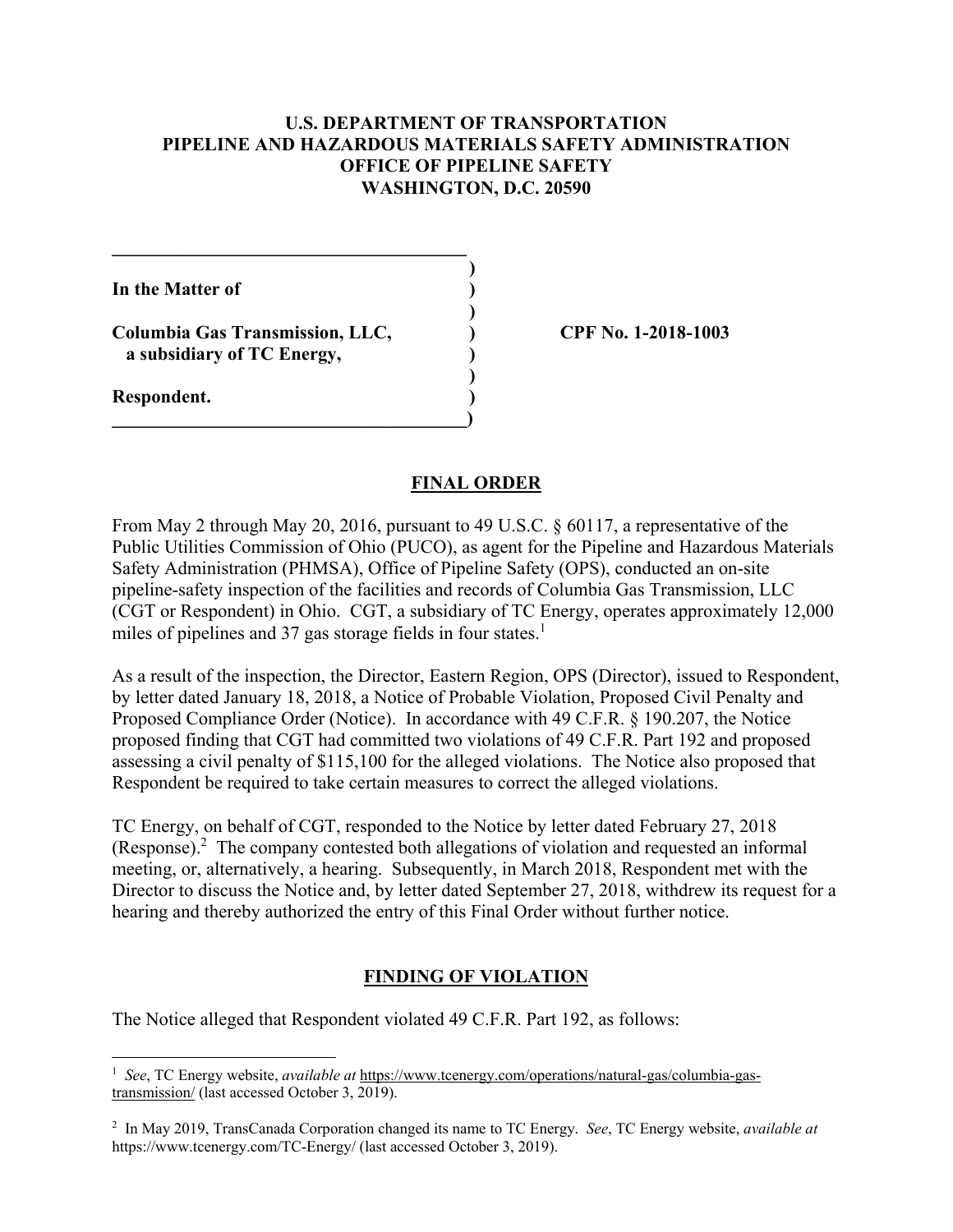**Item 1:** The Notice alleged that Respondent violated 49 C.F.R. § 192.603(b), which states:

### **§ 192.603 General provisions.**

 $(a) \ldots$ 

<u>.</u>

(b) Each operator shall keep records necessary to administer the procedures established under § 192.605.

The Notice alleged that Respondent violated 49 C.F.R. § 192.603(b) by failing to keep records necessary to administer its manual of written procedures for operations, maintenance and emergencies established under  $\S 192.605$ <sup>3</sup> Specifically, the Notice alleged that CGT had failed to keep records that substantiated the established maximum allowable operating pressure (MAOP) of its pipelines pursuant to § 192.619.

Subparagraph § 192.605(b)(1) requires that an operator's procedural manual include procedures for "[o]perating, maintaining, and repairing the pipeline in accordance with each of the requirements of this [Subpart L] and Subpart M of this Part." Under Subpart L, § 192.619 sets requirements for establishing the MAOP of steel pipelines:

## **§ 192.619 Maximum allowable operating pressure: Steel or plastic pipelines.**

(a) No person may operate a segment of steel or plastic pipeline at a pressure that exceeds a maximum allowable operating pressure determined under paragraph (c) or (d) of this section, or the lowest of the following…"

The section lists a number of options that an operator has to establish a safe MAOP, including the design pressure of the weakest segment, certain test-pressure calculations, or a combination of historical actual operating conditions. In addition, the operator must keep records necessary to document how it determined the calculated MAOP.

According to the Notice, the PUCO inspector requested the company's MAOP records for PHMSA-regulated pipeline segments within PHMSA Inspection Unit 9353, Crawford/McArthur (Ohio). Subsequently, CGT provided an MAOP spreadsheet accounting for 16.828 miles of pipeline that allegedly contained incomplete MAOP documentation. The PUCO inspector spoke with CGT on November 2, 2016, regarding the missing MAOP data and was told that the missing MAOP documentation had not been found. The information provided during the inspection and in subsequent communications did not include sufficient records necessary to validate the MAOP of these pipeline segments.

In its September 27, 2018 letter, CGT withdrew its objection to this allegation of violation and request for an informal hearing. Accordingly, after considering all of the evidence, I find that Respondent violated 49 C.F.R. § 192.603(b) by failing to keep records necessary to administer its written procedures established under § 192.605.

This finding of violation will be considered a prior offense in any subsequent enforcement action taken against Respondent.

<sup>&</sup>lt;sup>3</sup> Section 192.605 requires all operators of gas pipelines to prepare and follow for each pipeline a manual of written procedures for conducting normal operations and maintenance activities, and for emergency response.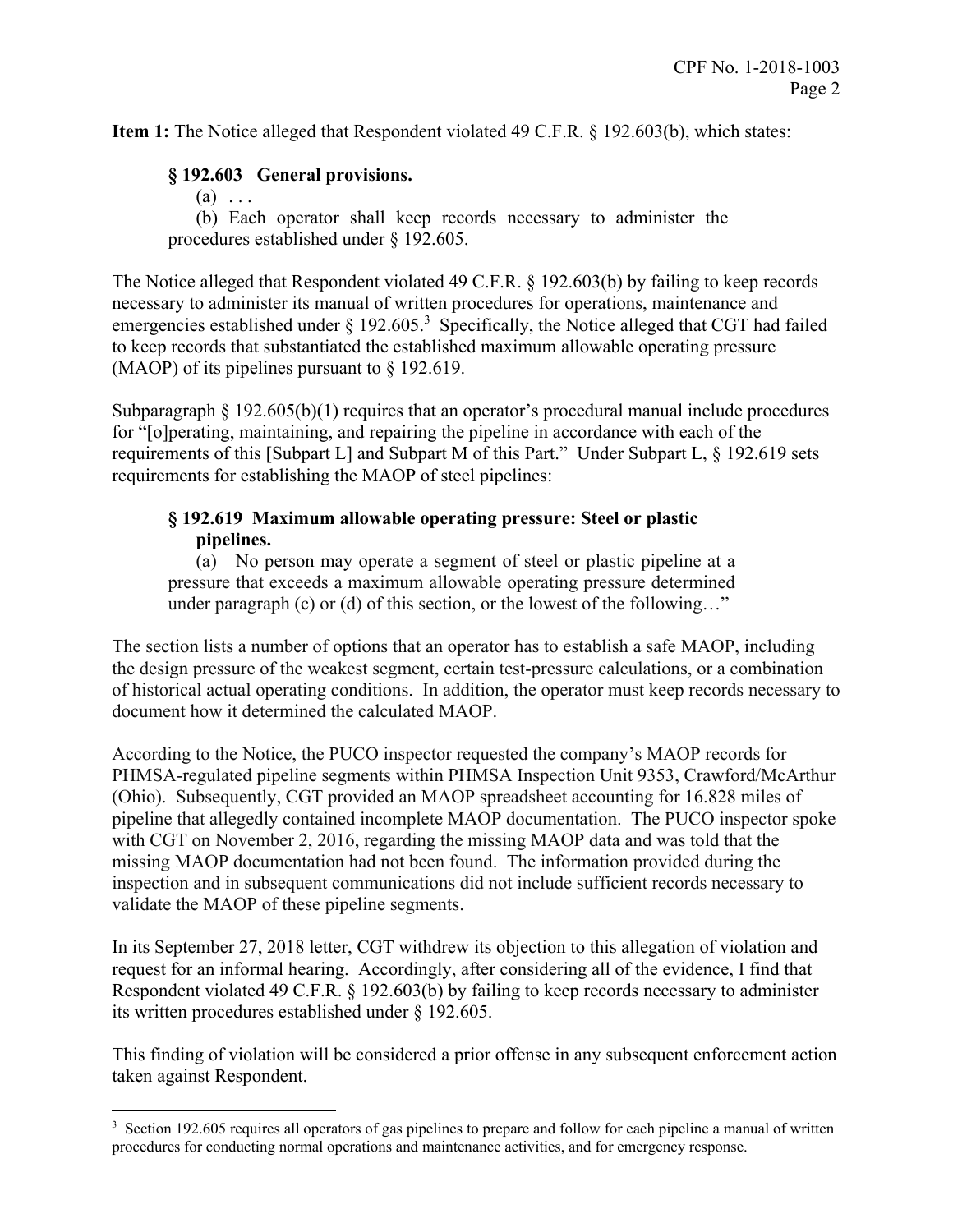# **WITHDRAWAL OF ALLEGATION OF VIOLATION**

**Item 2:** The Notice alleged that Respondent violated 49 C.F.R. § 192.455(a)(2), which states:

## **§ 192.455 External corrosion control: Buried or submerged pipelines installed after July 31, 1971.**

(a) Except as provided in paragraphs (b), (c), and (f) of this section, each buried or submerged pipeline installed after July 31, 1971, must be protected against external corrosion, including the following:

 $(1) \ldots$ 

 $\overline{a}$ 

(2) It must have a cathodic protection system designed to protect the pipeline in accordance with this subpart, installed and placed in operation within 1 year after completion of construction.

The Notice alleged that Respondent violated 49 C.F.R. § 192.455(a)(2) by failing to have a cathodic protection (CP) system designed to protect its pipeline in accordance with Part 192, Subpart I, installed and placed in operation within one year after completion of construction. Specifically, the Notice alleged that CGT had not installed a CP system on 77 feet of its 4-inchdiameter coated piping on Pipeline R-486, which was constructed and placed into service on July 10, 2003.

During the inspection, the PUCO inspector reviewed CGT's work-management system database (Database). The PUCO inspector noted a 77-foot section of coated piping in the Database and requested a map, procedure, installation record, and monitoring information related to the CP on this pipeline.<sup>4</sup>

Following the March 2018 informal meeting with OPS Eastern Region, CGT provided records from 2002 to 2016 that had not been previously presented during the PHMSA inspection. These records demonstrated that CGT did indeed have a CP system installed and placed in operation within one year of completing the construction of the subject 77-foot pipeline segment on Pipeline R-486. PHMSA's Regional Director accepted this new evidence as demonstrating compliance with 49 C.F.R. § 192.455(a)(2).

Accordingly, based upon the foregoing, I hereby order that Item 2 be withdrawn.

# **ASSESSMENT OF PENALTY**

Under 49 U.S.C. § 60122, Respondent is subject to an administrative civil penalty not to exceed \$200,000 per violation for each day of the violation, up to a maximum of \$2,000,000 for any related series of violations.<sup>5</sup> In determining the amount of a civil penalty under 49 U.S.C. § 60122 and 49 C.F.R. § 190.225, I must consider the following criteria: the nature,

<sup>&</sup>lt;sup>4</sup> The monitoring of pipelines under cathodic protection is required under 49 C.F.R. § 192.465 in order to determine whether corrosion-protection levels are adequate.

<sup>5</sup> These amounts are adjusted annually for inflation. *See* 49 C.F.R. § 190.223; Revisions to Civil Penalty Amounts, 83 Fed. Reg. 60732, 60744 (Nov. 27, 2018).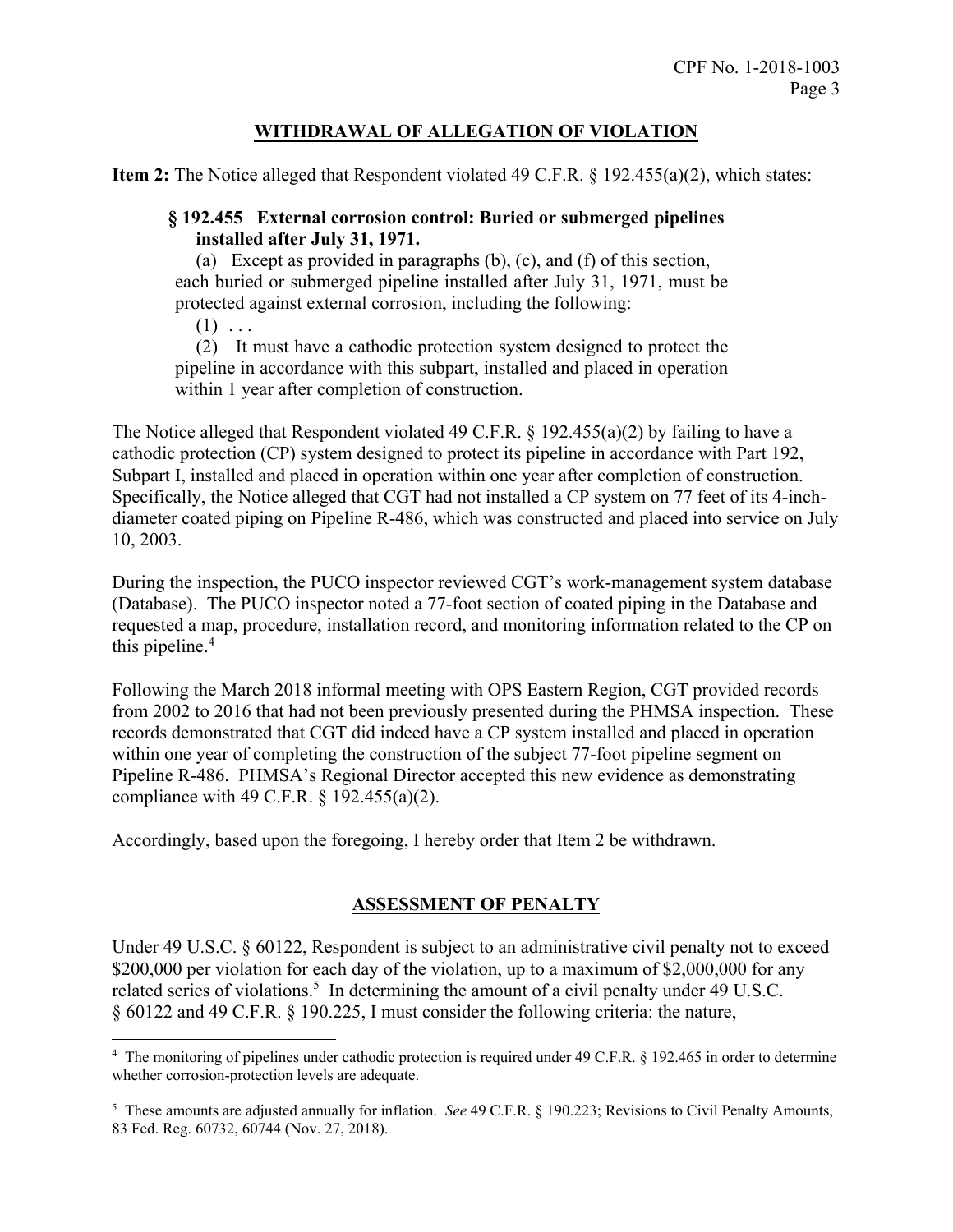circumstances, and gravity of the violation, including adverse impact on the environment; the degree of Respondent's culpability; the history of Respondent's prior offenses; any effect that the penalty may have on its ability to continue doing business; and the good faith of Respondent in attempting to comply with the pipeline safety regulations. In addition, I may consider the economic benefit gained from the violation without any reduction because of subsequent damages, and such other matters as justice may require. The Notice proposed a total civil penalty of \$115,100 for the violations cited above.

**Item 1:** The Notice proposed a civil penalty of \$47,500 for Respondent's violation of 49 C.F.R. § 192.603(b), for failing to keep records necessary to administer the procedures established under § 192.605. In Respondent's September 27, 2018 letter, Respondent agreed to pay the proposed penalty.<sup>6</sup> Accordingly, having reviewed the record and considered the assessment criteria, I assess Respondent a civil penalty of \$47,500 for violation of 49 C.F.R. § 192.603(b).

**Item 2:** The Notice proposed a civil penalty of \$67,600 for Respondent's violation of 49 C.F.R. § 192.455(a)(2), for failing to have a CP system designed to protect its pipeline in accordance with Part 192, Subpart I, installed and placed in operation within one year after completion of construction. Having withdrawn Item 2, I hereby withdraw the proposed civil penalty associated with this Item.

In summary, having reviewed the record and considered the assessment criteria for each of the Items cited above, I assess Respondent a total reduced civil penalty of **\$47,500**.

Payment of the civil penalty must be made within 20 days of service. Federal regulations (49 C.F.R. § 89.21(b)(3)) require such payment to be made by wire transfer through the Federal Reserve Communications System (Fedwire), to the account of the U.S. Treasury. Detailed instructions are contained in the enclosure. Questions concerning wire transfers should be directed to: Financial Operations Division (AMK-325), Federal Aviation Administration, Mike Monroney Aeronautical Center, 6500 S MacArthur Blvd, Oklahoma City, Oklahoma 79169. The Financial Operations Division telephone number is (405) 954-8845.

Failure to pay the \$47,500 civil penalty will result in accrual of interest at the current annual rate in accordance with 31 U.S.C. § 3717, 31 C.F.R. § 901.9, and 49 C.F.R. § 89.23. Pursuant to those same authorities, a late penalty charge of six percent (6%) per annum will be charged if payment is not made within 110 days of service. Furthermore, failure to pay the civil penalty may result in referral of the matter to the Attorney General for appropriate action in a district court of the United States.

# **COMPLIANCE ORDER**

The Notice proposed a compliance order with respect to Item 1 in the Notice, for violation of 49 C.F.R.  $\S$ § 192.603(b). Under 49 U.S.C. § 60118(a), each person who engages in the transportation of gas or who owns or operates a pipeline facility is required to comply with the applicable safety standards established under chapter 601.

 $\overline{a}$ 

<sup>6</sup> Hearing request withdrawal letter (on file with PHMSA), at 1.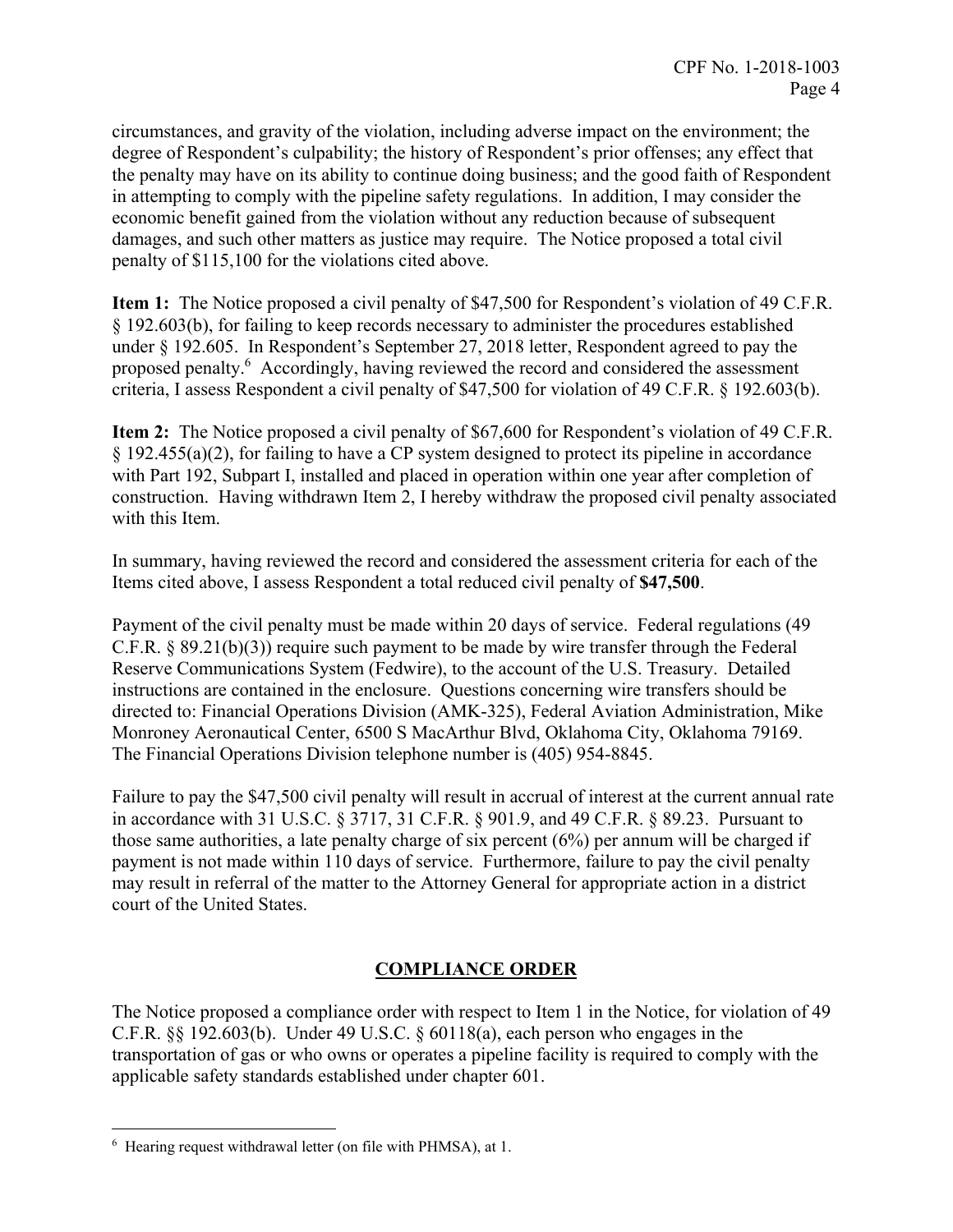With regard to the violation of § 192.603(b) (Item 1), Respondent requested that the proposed compliance terms be modified in order to allow CGT more time to re-establish the MAOP for segments lacking adequate records. The Director has recommended that the compliance order be modified accordingly.

For the above reasons, the Compliance Order is modified as set forth below.

Pursuant to the authority of 49 U.S.C. § 60118(b) and 49 C.F.R. § 190.217, Respondent is ordered to take the following actions to ensure compliance with the pipeline safety regulations applicable to its operations:

> 1. With respect to the violation of § 192.603(b) (**Item 1**), Respondent must determine MAOP records availability for jurisdictional pipeline segments operated in Ohio that are located in Class 3 locations, High Consequence Areas (HCAs), and post-1970 segments in Class 1 and 2 locations. CGT must provide PHMSA with a spreadsheet showing the results of this review by December 31, 2019. The following information must be included in the spreadsheet:

a. A list of jurisdictional pipeline segments operated by CGT in Ohio, as per the above requirements;

- b. The MAOP of each pipeline segment;
- c. Identification of segments that do not have adequate records; and
- d. Identification of which required record(s) are missing for the segment.

2. With respect to the violation of § 192.603(b) (**Item 1**), Respondent must, for each pipeline segment determined to have inadequate records necessary to substantiate the established MAOP, develop a plan to re-establish its MAOP in accordance with 49 CFR § 192.619. CGT must provide the plan to PHMSA for review by December 31, 2019. The plan must include the following:

- a. A list of segments identified as having inadequate records;
- b. A method to obtain adequate records or re-establish the MAOP; and
- c. The safety measures to be taken before the MAOP is re-established or records obtained.

3. With respect to the violation of § 192.603(b) (**Item 1**), Respondent must provide records indicating the completion of the plan elements in Item 2 above and updates on the progress biannually (submissions due by June 30 and December 31 each year), including the following:

- a. By December 31, 2021, CGT must remediate a minimum of 50% of the MAOP gaps in HCA and Class 3 locations;
- b. By December 31, 2023, CGT must remediate all MAOP gaps on the identified segments in HCA and Class 3 locations in Ohio; and
- c. By December 31, 2027, CGT must remediate MAOP gaps on the identified post-1970 segments in Class 1 and Class 2 locations in Ohio.

4. Upon request, CGT must provide records necessary to substantiate the established MAOP to PHMSA within 14 days of the request.